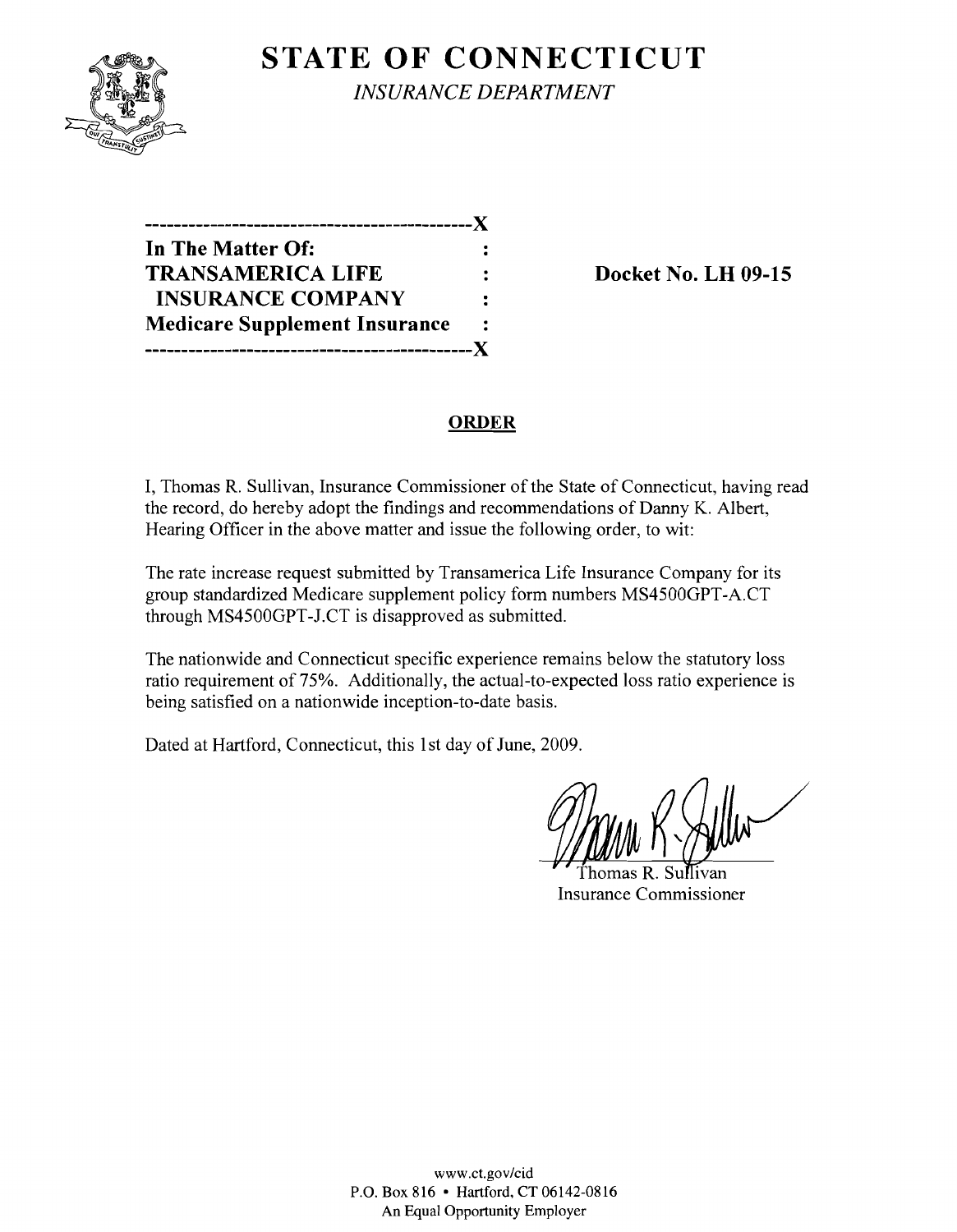

# **STATE OF CONNECTICUT** *INSURANCE DEPARTMENT*

**---------------------------------------------){ In The Matter Of: TRANSAMERICA LIFE : Docket No. LH 09-15 INSURANCE COMPANY Medicare Supplement Insurance** -----------------------------------X

## **PROPOSED FINAL DECISION**

### 1. **INTRODUCTION**

The Insurance Commissioner of the State of Connecticut is empowered to review rates charged for individual and group Medicare supplement policies sold to any resident of this State who is eligible for Medicare. The source for this regulatory authority is contained in Chapter 700c and Section 38a-495a of the Connecticut General Statutes.

After due notice a hearing was held at the Insurance Department in Hartford on May 7, 2009 to consider whether or not the rate increase requested by Transamerica Life Insurance Company on its group standardized Medicare supplement business should be approved.

No members from the general public attended the hearing.

No representatives from Transamerica Life attended the hearing.

The hearing was conducted in accordance with the requirements of Section 38a-474, Connecticut General Statutes, the Uniform Administrative Procedures Act, Chapter 54 of the Connecticut General Statutes, and the Insurance Department Rules of Practice, Section 38a-8-l et seq. of the Regulations of Connecticut State Agencies.

A Medicare supplement (or Medigap) policy is a private health insurance policy sold on an individual or group basis which provides benefits that are additional to the benefits provided by Medicare. For many years Medicare supplement policies have been highly regulated under both state and federal law to protect the interests of persons eligible for Medicare who depend on these policies to provide additional coverage for the costs of health care.

Effective December 1, 2005, Connecticut amended its program of standardized Medicare supplement policies in accordance with Section 38a-495a of the Connecticut General Statutes, and Sections 38a-495a-l through 38a-495a-21 of the Regulations of Connecticut Agencies. This program, which conforms to federal requirements, provides that all insurers offering Medicare supplement policies for sale in the state must offer the basic "core" package of benefits known as Plan A. Insurers may also offer anyone or more of eleven other plans (Plans B through L).

> www.ct.gov/cid P.O. Box 816 • Hartford, CT 06142-0816 An Equal Opportunity Employer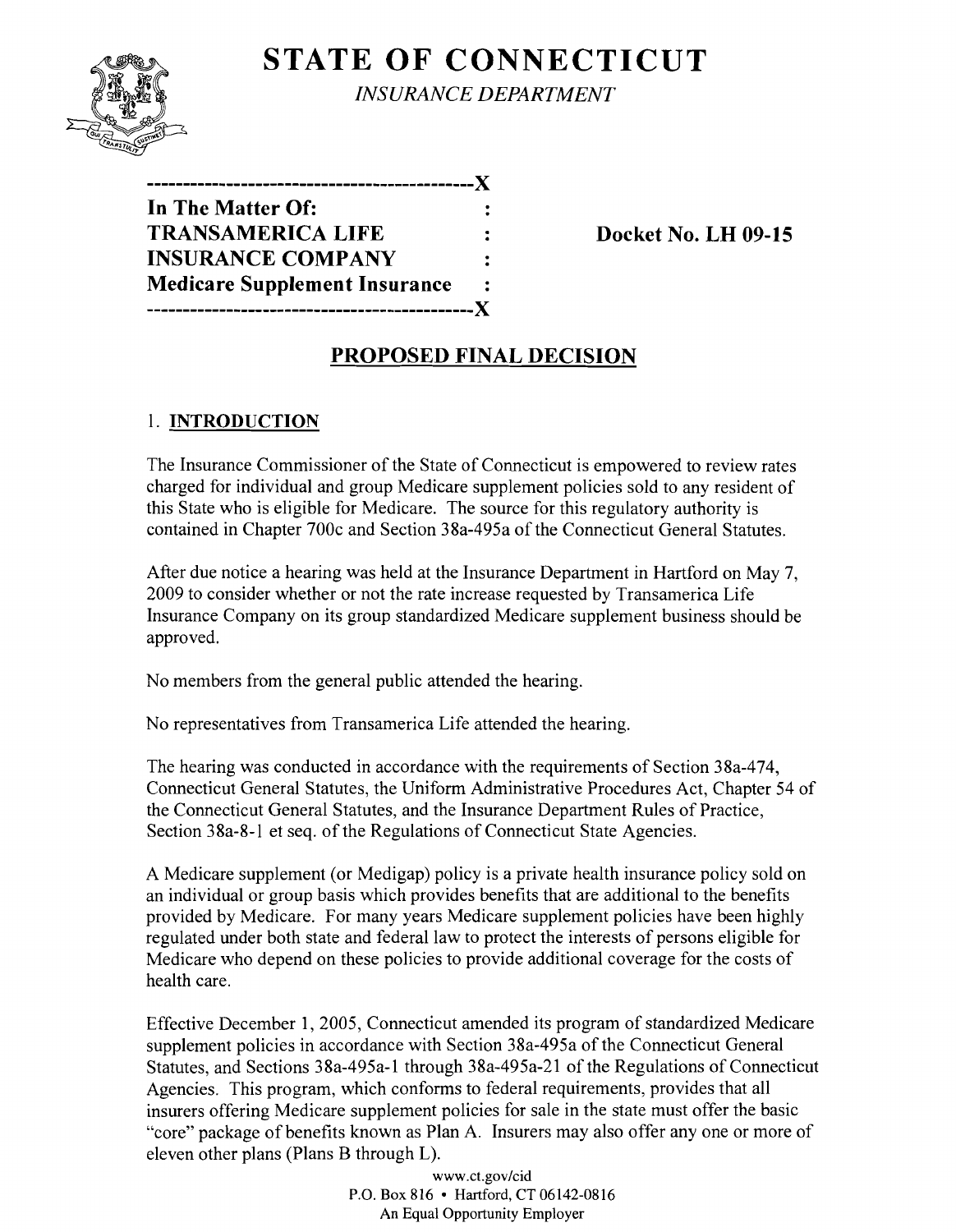Effective January 1,2006, in accordance with Section 38a-495c of the Connecticut General Statutes (as amended by Public Act 05-20) premiums for all Medicare supplement policies in the state must use community rating. Rates for Plans A through L must be computed without regard to age, gender, previous claims history or the medical condition of any person covered by a Medicare supplement policy or certificate.

The statute provides that coverage under Plan A through L may not be denied on the basis of age, gender, previous claims history or the medical condition of any covered person. Insurers may exclude benefits for losses incurred within six months from the effective date of coverage based on a pre-existing condition.

Effective October 1, 1998, carriers that offer Plan B or Plan C must make these plans as well as Plan A, available to all persons eligible for Medicare by reason of disability.

Insurers must also make the necessary arrangements to receive notice of all claims paid by Medicare for their insureds so that supplemental benefits can be computed and paid without requiring insureds to file claim forms for such benefits. This process of direct notice and automatic claims payment is commonly referred to as "piggybacking" or "crossover".

Sections 38a-495 and 38a-522 of the Connecticut General Statutes, and Section 38a-495a-l0 of the Regulations of Connecticut Agencies, state that individual and group Medicare supplement policies must have anticipated loss ratios of 65% and 75%, respectively. Under Sections 38a-495-7 and 38a-495a-10 of the Regulations of Connecticut Agencies, filings for rate increases must demonstrate that actual and expected losses in relation to premiums meet these standards, and anticipated loss ratios for the entire future period for which the requested premiums are calculated to provide coverage must be expected to equal or exceed the appropriate loss ratio standard.

Section 38a-473 of the Connecticut General Statutes provides that no insurer may incorporate in its rates for Medicare supplement policies factors for expenses that exceed 150% of the average expense ratio for that insurer's entire written premium for all lines of health insurance for the previous calendar year.

#### II. **FINDING OF FACT**

After reviewing the exhibits entered into the record of this proceeding, and utilizing the experience, technical competence and specialized knowledge of the Insurance Department, the undersigned makes the following findings of fact:

1. Transamerica Life Insurance Company has requested the following rate increases on its group standardized Medicare supplement policy forms MS4500GPT-(A-J).CT:

|      | Proposed      |
|------|---------------|
| Plan | Rate Increase |
| A    | 3.0%          |
| B    | 3.0%          |
| C    | $3.0\%$       |
| D    | $3.0\%$       |
| Ε    | 3.0%          |
| F    | 3.0%          |